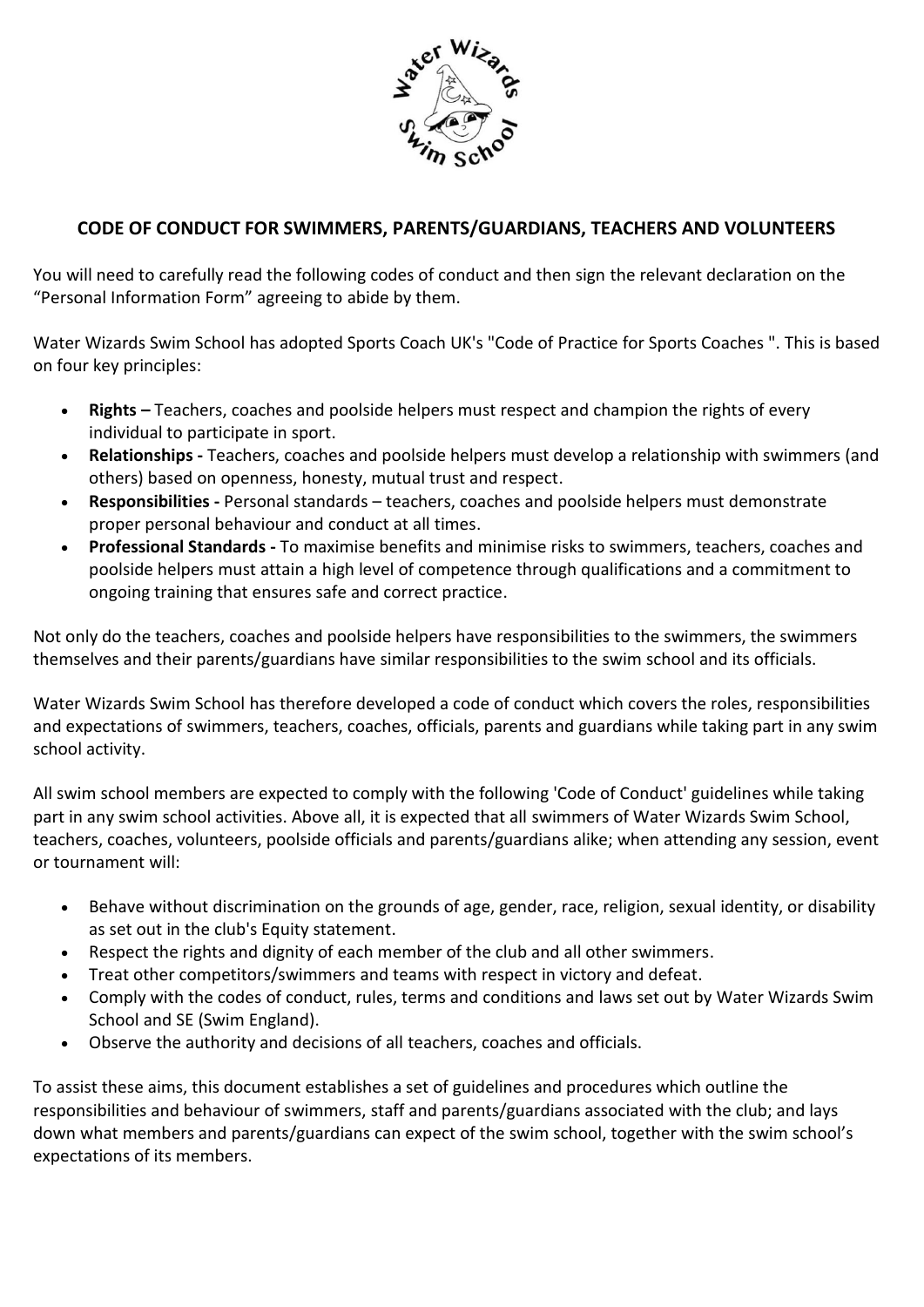## **Swimmers Code of Conduct**

- Behaviour and personal conduct must at all times be of high standard and reflect favourably on the swim school and the sport. Language in public or relevant group situations must always be appropriate and socially acceptable. Politeness at all times to your fellow swimmers, teachers, coaches and other officials.
- Bullying, harassment and discrimination whether physical mental or emotional will not be tolerated and disciplinary action will be taken against those who break this code.
- Show respect for property and belongings of others. Any abandoned equipment or clothing should be handed in to teaching staff or poolside helpers.
- Follow instructions given by teachers, poolside helpers or officials.
- All members must refrain from making comments in the public domain which may bring the swim school, teachers or parents into disrepute. This includes chat rooms and social networking sites.

# **Sanctions**

Breaches of the Code of Conduct shall be dealt with in first instance by the swimming teacher who will take further action as deemed necessary in liaison with the appropriate club personnel. These sanctions are not intended to humiliate or make an example of a swimmer. The aim is to help the swimmer to think about their action and to take responsibility. If the teacher considers a swimmer's behaviour is unacceptable then the following sanctions are available to them:

- Swimmers disrupting sessions for whatever reason will be issued an initial warning by the teacher.
- Swimmers continuing to ignore the warning will be sat on the side of the pool.
- If the matter persists, the teacher may have an informal discussion with the parent/guardian.
- For very serious misbehaviour the teacher will ask the swimmer to leave the pool immediately and get changed.
- In cases of serious misbehaviour, the Director may deem it necessary to hold a formal discussion with parents resulting in a structured plan of action to curtail the child's behaviour. This stage may involve the swim schools Welfare Officer.
- Should an amicable resolve not be achieved following any of the above, the Director reserves the right to revoke any swimming lesson fees paid and the child will be stopped from participating in lessons.

| Mild misbehaviour                                                                                                                                                                                                                          | <b>Moderate misbehaviour</b>                                                                                                                                                                       | Severe misbehaviour                                                                                                                                                                                                                                                                                      |
|--------------------------------------------------------------------------------------------------------------------------------------------------------------------------------------------------------------------------------------------|----------------------------------------------------------------------------------------------------------------------------------------------------------------------------------------------------|----------------------------------------------------------------------------------------------------------------------------------------------------------------------------------------------------------------------------------------------------------------------------------------------------------|
| Interrupting.<br>Being impolite.<br>Talking when the Coach is<br>talking.<br>Annoying other people.<br>Ignoring<br>poolside/changing<br>room/land training rules.<br>Not following adults'<br>$\bullet$<br>directions.<br>Being too noisy. | Answering back to the<br>coaches.<br>Overreacting.<br>$\bullet$<br>Spitefulness and being<br>unkind in language and<br>actions.<br>General antisocial<br>behaviour, i.e. lack of<br>social skills. | Obscene language or<br>gesture.<br>Wilfully disobeying the<br>teacher.<br>Arguing with the teacher.<br>Stealing from another<br>child/adult.<br>Damaging property.<br>Verbal/Physical bullying.<br>$\bullet$<br>Racist language and<br>$\bullet$<br>remarks.<br>Putting the swim school<br>in disrepute. |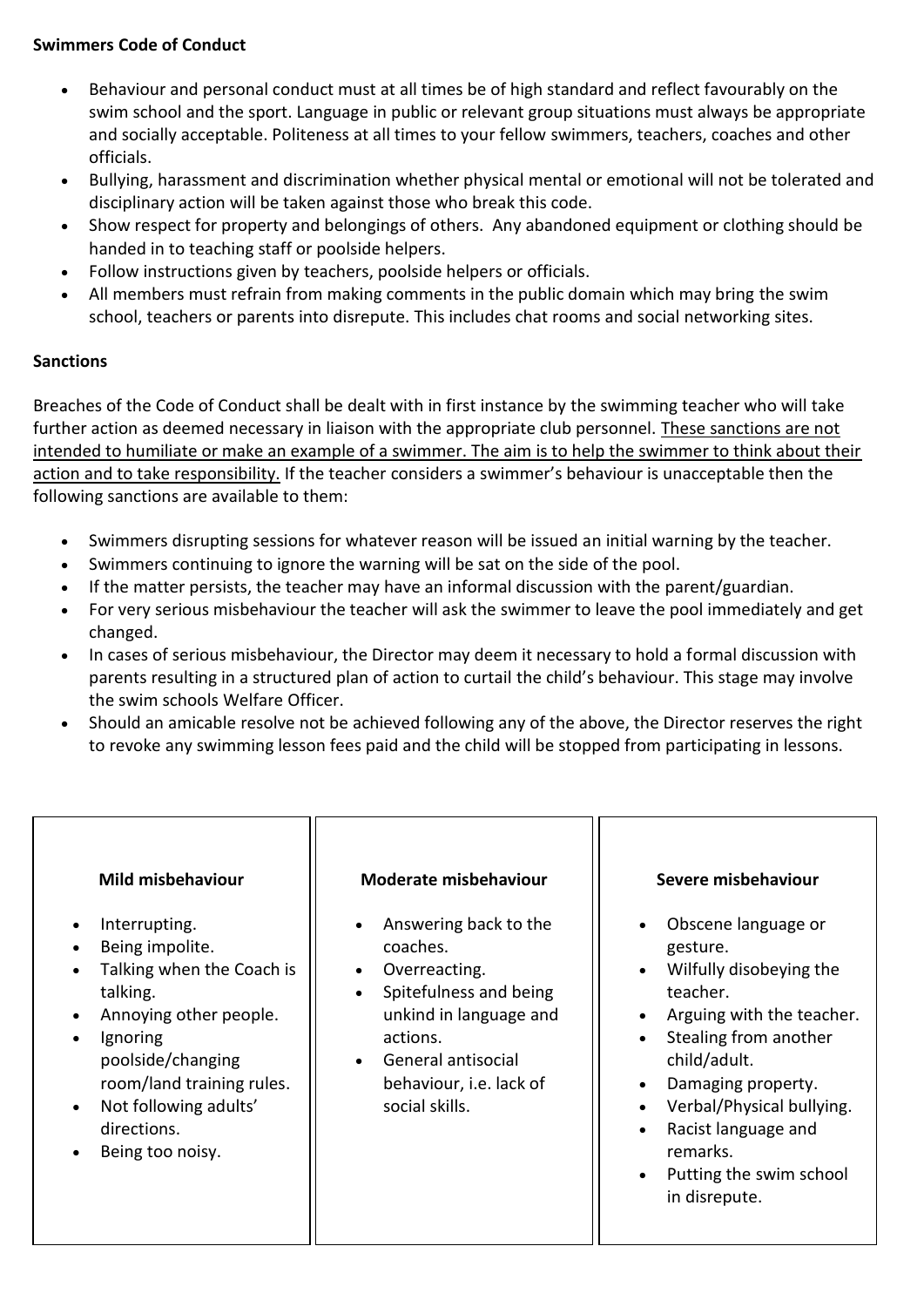## **Water Wizards Swim School Teachers, Coaches, Officials and Volunteers Code of Conduct**

The swim school promotes a high standard of ethical conduct and practice. All swim school teachers, coaches, officials, poolside helpers and volunteers must follow the principles set out below:

- Behaviour and personal conduct must at all times be of high standard and reflect favourably on the swim school and the sport.
- Be a positive role model, set good examples and ensure all activities are properly supervised.
- Recognise the importance of fun and enjoyment in teaching.
- Consider the wellbeing and safety of swimmers before development of performance.
- Develop an appropriate working relationship with swimmers, based on mutual trust and respect.
- Ensure all activities are appropriate to the age, ability and experience of those taking part.
- Promote the positive aspects of the sport.
- Follow all guidelines laid down by SE and the swim school.
- Ensure swimmers are selected for competition on their ability.
- Work to gain and maintain the appropriate valid qualifications.
- Undertake the continuing professional development (training) necessary to discharge duties to the best of their ability in the light of current knowledge.
- Never exert undue influence over swimmers to gain personal benefit or reward.
- Never condone rule violation or rough play.
- Encourage all swimmers to value their performance, and not just results.
- Recognise and celebrate good performance.
- Respect the basic human rights, worth and dignity of all members.
- Take appropriate and timely action on behavioural problems.
- Start and finish swimming lessons on time.

### **Sanctions**

Where a swimming teacher (both paid and voluntary) attitude, behaviour or conduct is deemed to be inappropriate and detrimental to the reputation of Water Wizards Swim School, SE and/or the well-being of the swimmers, the following action will be taken by the Swim School:

- The Director will discuss the issues with all relevant parties and will decide if any disciplinary action needs to be taken.
- Where a teacher, coach, official or volunteer is in breach of the Clubs Code of Conduct and other supporting documentation, for example; Health and Safety, Role Description, Service Agreement or Swim School terms, conditions and rules the Director will follow the procedures as outlined in the staff disciplinary procedures manual.
- In any case deemed to be a safeguarding issue the welfare officer will be immediately informed and will liaise with the relevant authorities.
- Should an amicable resolve not be achieved following any of the above, the Director can exercise the dismissal of the teacher, coach, official or volunteer.
- In all cases the decision of the Director will be final.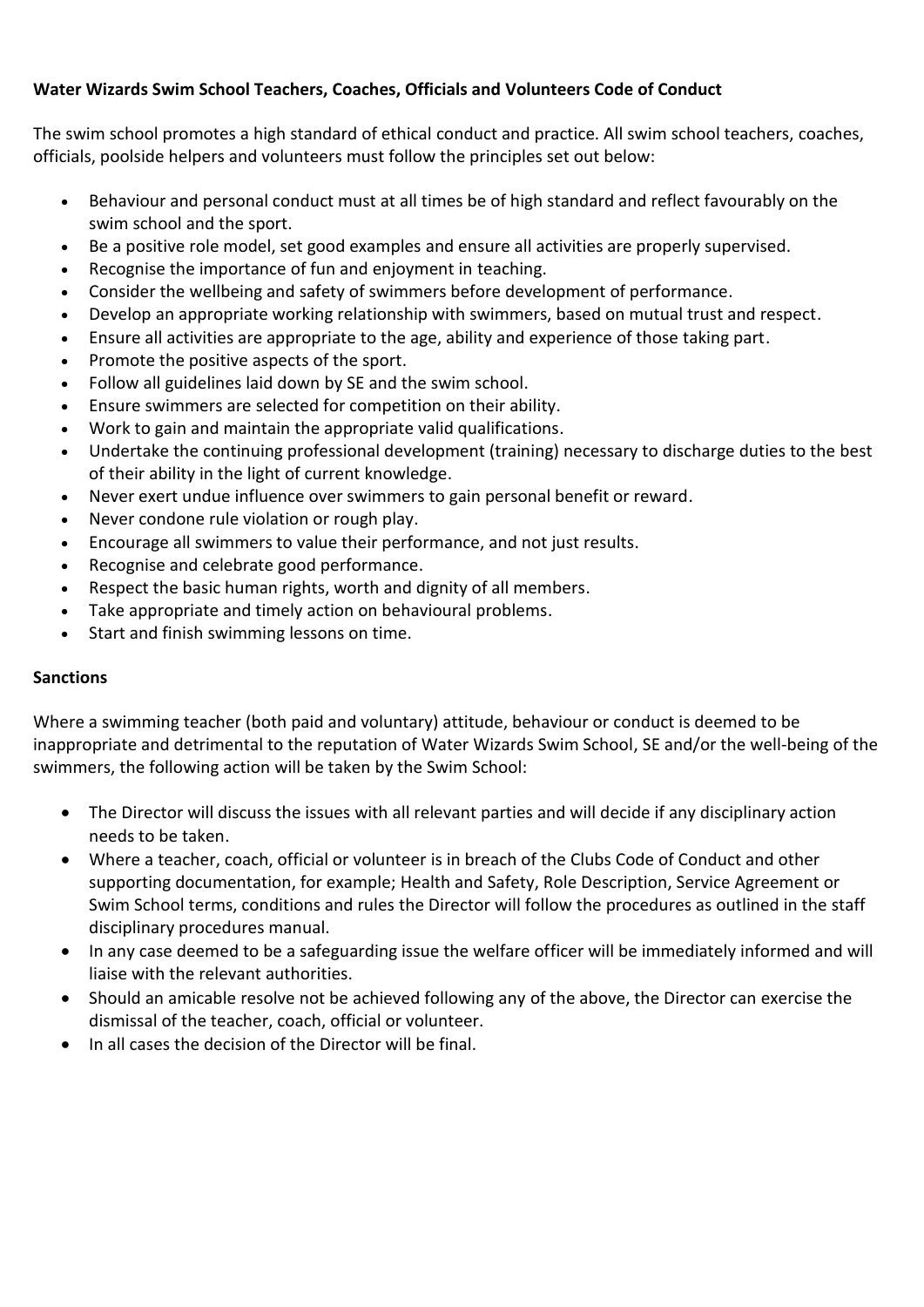## **Parents, Guardians and Carers Code of Conduct**

The club recognises the vital role that parents/guardians play and realises it cannot meet its aims and objectives without their help and support. Parents, guardians and carers are important role models and in this respect, they can best support swimmers by displaying the behaviours set out below:

- Remember children swim and play for their own enjoyment, not their parents.
- Encourage your child to learn the rules and play within them.
- Ensure children behave in a manner that does not interfere with other swimmers.
- Encourage your child to follows the teacher, coach, official or volunteer's advice.
- Discourage unfair play and arguing with teachers, coaches or poolside helpers.
- Never punish or belittle a child for a poor swim, making mistakes or losing.
- Accept officials' judgements and comply with the codes, rules and laws within the guidelines set out by Water Wizards Swim School and SE.
- Encourage your child's involvement and help them enjoy learning to swim.
- Use correct and proper language at all times.

In addition, for the guidance of parents/guardians, and to prevent possible misunderstanding, we set out the club's basic expectations of parents/guardians below.

- Be familiar with our policies, procedures, terms and conditions. You can find these on our website at any time - swimwithwaterwizards.com under "class documents".
- Bring your child to their swimming lesson on time and ensure they have the correct swimwear (and goggles if they are in Stage 5 and above).
- Keep up to date with club information posted on the notice board, social media and club website.
- Pay swim school lesson fees on time.
- Inform the swim school promptly of any change in contact information and any other relevant medical information we need to know about to facilitate your child's participation, safety and welfare.
- Do not allow your child to swim if they are unwell, particularly if they have any open wound or have an upset stomach.
- Inform the swim school of any health concerns your child may have, whether permanent or temporary.
- Please share your concerns with the swimming teachers.
- Be involved with swim school activities and share your expertise.
- For the safety of ALL swimmers do not use mobile phones, tablets, laptops, cameras or any other such devices while attending swimming lessons with Water Wizards Swim School.

We adopt a ZERO TOLERANCE approach to violence and aggression. Aggressive and violent behaviour is considered to be any personal, threatening or abusive language (cursing or swearing), gestures (including sexual), physical contact, derogatory sexual or racial remarks, shouting at any persons in an intimidating manor or applying force to any swim school property or the property of any persons within the swim school. Water Wizards Swim School is committed to doing everything possible to protect staff, parents/guardians, children and visitors from unacceptable behaviour and to support zero tolerance to any incident that causes hurt, alarm, damage or distress.

# **Sanctions**

Where a parent/guardian or spectator's behaviour, attitude or conduct is deemed to be detrimental to the reputation and working procedures of the swim school, or contravenes our code of conduct, rules, terms and conditions the Director may (but isn't limited too) do the following:

• Discuss any issues and concerns directly and privately with the parent/guardian/spectator reminding them of the Code of Conduct.